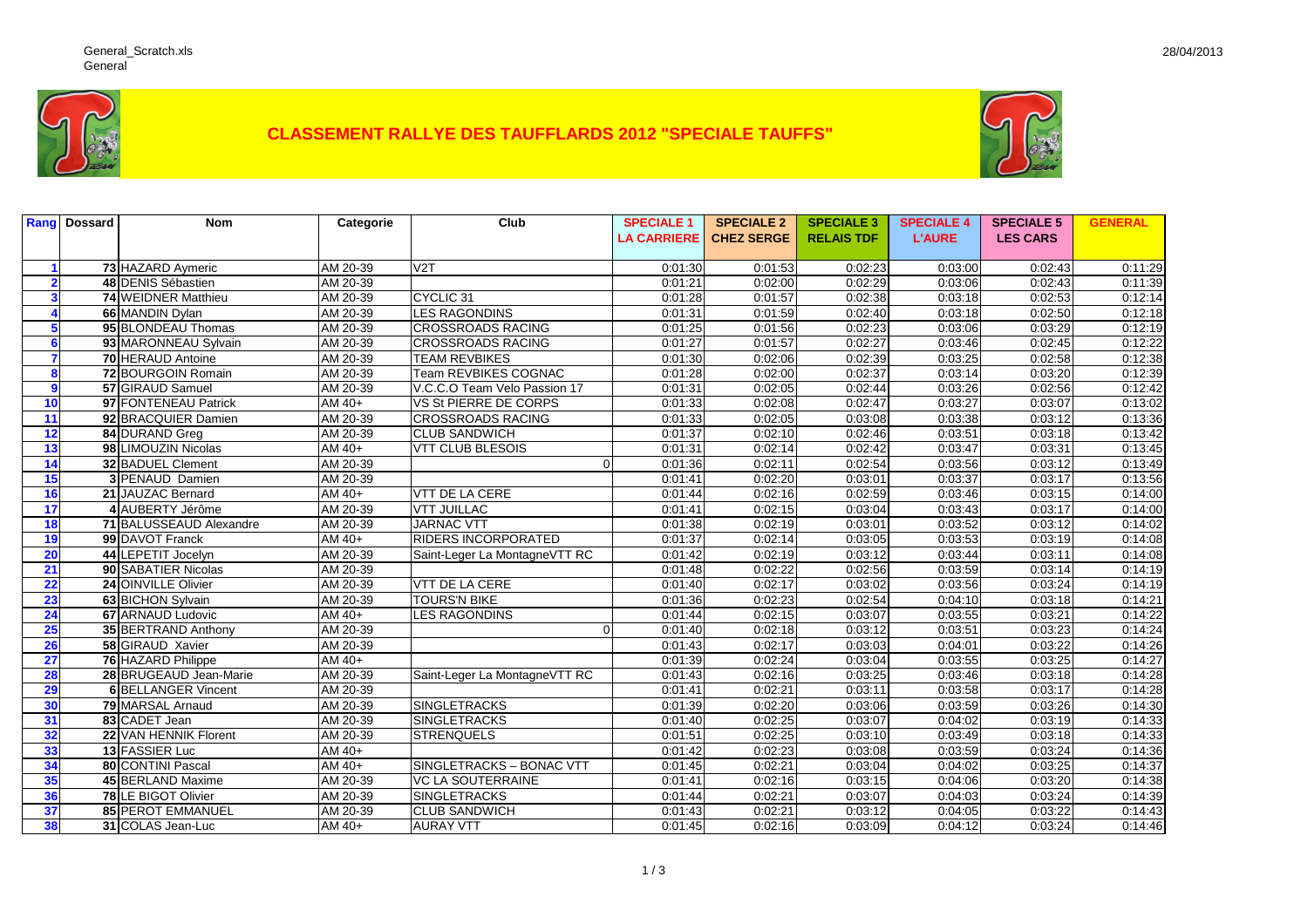

## **CLASSEMENT RALLYE DES TAUFFLARDS 2012 "SPECIALE TAUFFS"**



| Rang | <b>Dossard</b> | <b>Nom</b>                  | Categorie | Club                                | <b>SPECIALE 1</b>  | <b>SPECIALE 2</b> | <b>SPECIALE 3</b> | <b>SPECIALE 4</b> | <b>SPECIALE 5</b> | <b>GENERAL</b> |
|------|----------------|-----------------------------|-----------|-------------------------------------|--------------------|-------------------|-------------------|-------------------|-------------------|----------------|
|      |                |                             |           |                                     | <b>LA CARRIERE</b> | <b>CHEZ SERGE</b> | <b>RELAIS TDF</b> | <b>L'AURE</b>     | <b>LES CARS</b>   |                |
|      |                |                             |           |                                     |                    |                   |                   |                   |                   |                |
| 39   |                | 25 FREGEAT Aurélien         | AM 20-39  | <b>VTT DE LA CERE</b>               | 0:02:08            | 0:02:16           | 0:03:07           | 0:04:00           | 0:03:20           | 0:14:51        |
| 40   |                | 65 TANCHOUX Julien          | AM 20-39  | <b>TOURS'N BIKE</b>                 | 0:01:41            | 0:02:24           | 0:03:16           | 0:04:14           | 0:03:19           | 0:14:54        |
| 41   |                | 62 FLEURANT Gregory         | AM 20-39  | <b>TOURS'N BIKE</b>                 | 0:02:30            | 0:02:14           | 0:02:54           | 0:04:06           | 0:03:16           | 0:15:00        |
| 42   |                | 59 MARCUCETTI Mikael        | AM 20-39  | <b>TOURS'N BIKE</b>                 | 0:01:39            | 0:02:19           | 0:03:05           | 0:04:22           | 0:03:39           | 0:15:04        |
| 43   |                | 1 ELIAS Jean-François       | AM 40+    |                                     | 0:01:45            | 0:02:20           | 0:03:21           | 0:04:07           | 0:03:31           | 0:15:04        |
| 44   |                | 77 LACHAUME Laurent         | AM 20-39  | <b>SINGLETRACKS</b>                 | 0:01:45            | 0:02:26           | 0:03:13           | 0:04:13           | 0:03:31           | 0:15:08        |
| 45   |                | 53 MALBECQ Stéphane         | AM 40+    |                                     | 0:01:44            | 0:02:20           | 0:03:26           | 0:04:22           | 0:03:21           | 0:15:13        |
| 46   |                | 91 DELAUNAY Gaëtan          | AM 20-39  | <b>CROSSROADS RACING</b>            | 0:01:57            | 0:02:22           | 0:03:11           | 0:04:18           | 0:03:27           | 0:15:15        |
| 47   |                | 60 GIRARD Franck            | AM 40+    |                                     | 0:01:45            | 0:02:26           | 0:03:28           | 0:04:12           | 0:03:24           | 0:15:15        |
| 48   |                | 52 FOURREL DE FRETTES Henry | AM 40+    | <b>VTT DURAS LOISIRS</b>            | 0:01:46            | 0:02:21           | 0:03:22           | 0:04:21           | 0:03:29           | 0:15:19        |
| 49   |                | 75 MIQUEL Eric              | AM 40+    |                                     | 0:01:54            | 0:02:25           | 0:03:15           | 0:04:12           | 0:03:35           | 0:15:21        |
| 50   |                | 82 VERNENEGRE Olivier       | AM 20-39  |                                     | 0:01:48            | 0:02:30           | 0:03:19           | 0:04:18           | 0:03:30           | 0:15:25        |
| 51   |                | 87 DANGELO alex             | AM 20-39  | <b>CLUB SANDWICH</b>                | 0:01:51            | 0:02:30           | 0:03:19           | 0:04:14           | 0:03:35           | 0:15:29        |
| 52   |                | 51 LAFAYE Frederic          | AM $40+$  | AVC L                               | 0:01:44            | 0:02:23           | 0:03:21           | 0:04:27           | 0:03:35           | 0:15:30        |
| 53   |                | 96 PICHON Yannick           | AM 20-39  | <b>CROSSROADS RACING</b>            | 0:02:05            | 0:02:26           | 0:03:15           | 0:04:15           | 0:03:33           | 0:15:34        |
| 54   |                | 23 JOUBERT Christophe       | AM 40+    | VTT DE LA CERE                      | 0:01:54            | 0:02:23           | 0:03:22           | 0:04:16           | 0:03:49           | 0:15:44        |
| 55   |                | 40 AUBERT Maxime            | AM 20-39  |                                     | 0:01:45            | 0:02:24           | 0:03:38           | 0:04:24           | 0:03:34           | 0:15:45        |
| 56   |                | 61 JODER Jean               | $AM40+$   | <b>TOURS'N BIKE</b>                 | 0:01:44            | 0:02:32           | 0:03:13           | 0:04:44           | 0:03:41           | 0:15:54        |
| 57   |                | 69 QUERE Didier             | AM 40+    | <b>ROYAN VTT</b>                    | 0:01:46            | 0:02:31           | 0:03:53           | 0:04:25           | 0:03:26           | 0:16:01        |
| 58   |                | 50 SPECQ Alban              | AM 20-39  | $\Omega$                            | 0:01:53            | 0:02:36           | 0:03:29           | 0:04:22           | 0:03:44           | 0:16:04        |
| 59   |                | 46 LEVARDON Florian         | AM 20-39  | <b>VC LA SOUTERRAINE</b>            | 0:01:44            | 0:02:26           | 0:04:02           | 0:04:27           | 0:03:27           | 0:16:06        |
| 60   |                | 89 ROUMILHAC Rémi           | AM 20-39  | <b>ROSE PAMPLEMOUSSE</b>            | 0:01:51            | 0:02:34           | 0:03:36           | 0:04:40           | 0:03:27           | 0:16:08        |
| 61   |                | 56 REDON David              | AM 20-39  |                                     | 0:01:46            | 0:02:32           | 0:03:46           | 0:04:40           | 0:03:33           | 0:16:17        |
| 62   |                | 64 TANCHOUX Jerome          | AM 20-39  | <b>TOURS'N BIKE</b>                 | 0:01:49            | 0:02:33           | 0:03:34           | 0:04:47           | 0:03:39           | 0:16:22        |
| 63   |                | 41 GASSUAU Christophe       | AM 20-39  |                                     | 0:02:10            | 0:02:36           | 0:03:35           | 0:04:27           | 0:03:36           | 0:16:24        |
| 64   |                | 68 ROY Bernard              | AM 40+    | <b>ROYAN VTT</b>                    | 0:01:47            | 0:02:33           | 0:03:36           | 0:04:48           | 0:03:42           | 0:16:26        |
| 65   |                | 12 RIZZI Jean-Pierre        | AM 40+    | Amicale Cycliste Creusoise          | 0:02:04            | 0:02:32           | 0:03:47           | 0:04:27           | 0:03:41           | 0:16:31        |
| 66   |                | 94 LE ROUX Jean-François    | AM 20-39  | <b>CROSSROADS RACING</b>            | 0:02:00            | 0:02:20           | 0:03:11           | 0:05:41           | 0:03:21           | 0:16:33        |
| 67   |                | 86 DUMIGNARD Benoit         | AM 20-39  | <b>CLUB SANDWICH</b>                | 0:01:46            | 0:02:33           | 0:03:57           | 0:04:37           | 0:03:41           | 0:16:34        |
| 68   |                | 11 VILLENEUVE Yannick       | AM 40+    | <b>Trial Club Cagouille Rageuse</b> | 0:02:04            | 0:02:35           | 0:03:57           | 0:04:34           | 0:03:36           | 0:16:46        |
| 69   |                | 10 ROUSSELY Olivier         | AM 40+    |                                     | 0:01:56            | 0:02:42           | 0:03:45           | 0:04:38           | 0:03:48           | 0:16:49        |
| 70   |                | 18 WOOLDRIDGE Christopher   | AM 20-39  |                                     | 0:01:35            | 0:02:12           | 0:02:39           | 0:07:24           | 0:03:02           | 0:16:52        |
| 71   |                | 39 BERNADAC Simon           | AM 20-39  |                                     | 0:01:50            | 0:02:44           | 0:03:32           | 0:04:58           | 0:03:50           | 0:16:54        |
| 72   |                | 55 DELABAUDE Eric           | AM 40+    |                                     | 0:01:57            | 0:02:42           | 0:03:50           | 0:04:48           | 0:03:41           | 0:16:58        |
| 73   |                | 14 SOUCHAUD Thomas          | AM 20-39  | <b>GUIDON BELLACHON</b>             | 0:01:55            | 0:02:41           | 0:03:46           | 0:04:55           | 0:03:52           | 0:17:09        |
| 74   |                | 81 PROKOPIW Julien          | AM 20-39  | <b>BONNAC VTT</b>                   | 0:02:01            | 0:02:34           | 0:03:44           | 0:04:57           | 0:03:56           | 0:17:12        |
| 75   |                | 42 LENOIR Stephane          | AM 20-39  | <b>VC LA SOUTERRAINE</b>            | 0:01:59            | 0:02:42           | 0:03:46           | 0:04:57           | 0:04:01           | 0:17:25        |
| 76   |                | <b>5 BESSE Aurélien</b>     | AM 20-39  |                                     | 0:01:51            | 0:02:40           | 0:04:02           | 0:05:02           | 0:03:54           | 0:17:29        |